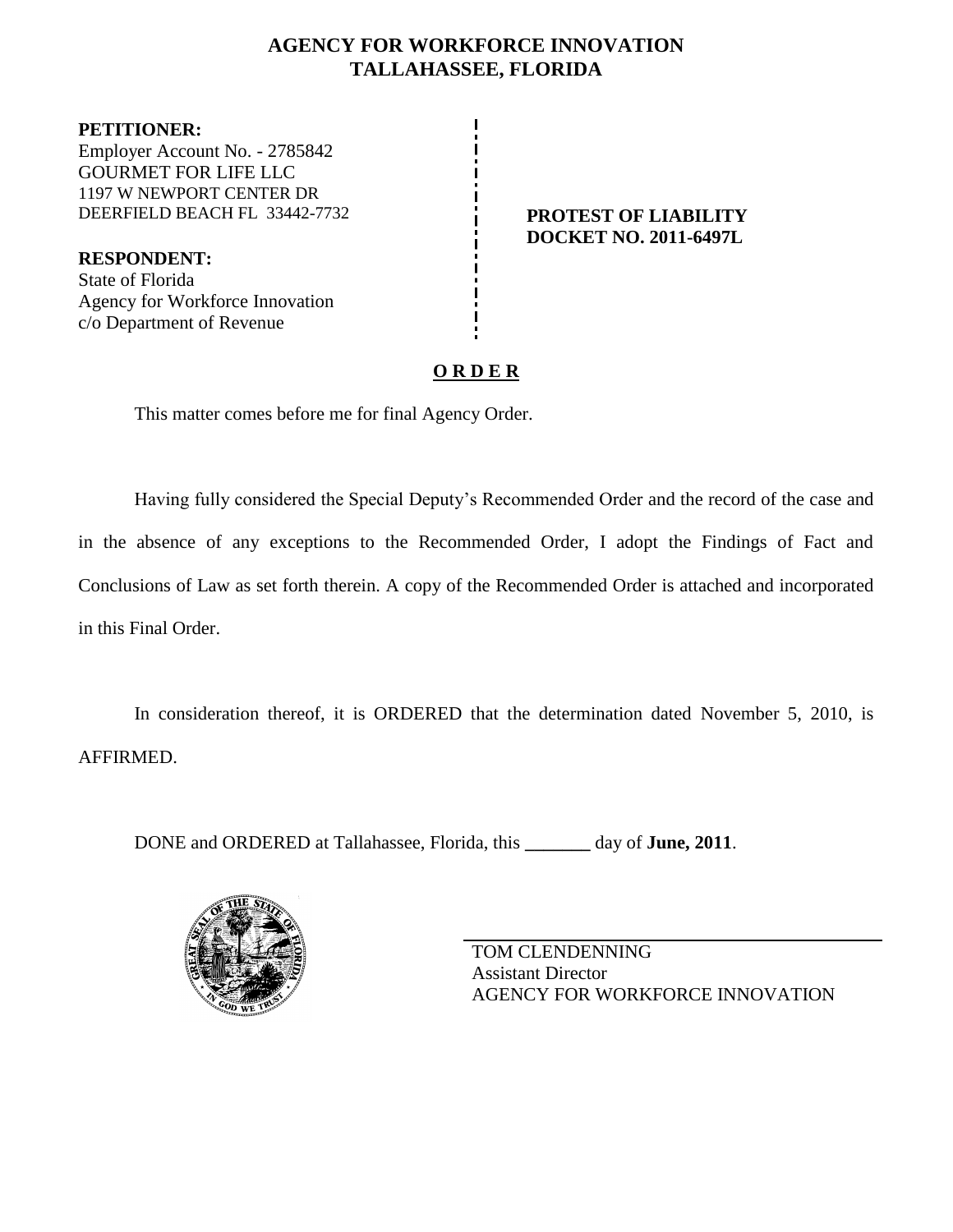### **AGENCY FOR WORKFORCE INNOVATION Unemployment Compensation Appeals**

MSC 345 CALDWELL BUILDING 107 EAST MADISON STREET TALLAHASSEE FL 32399-4143

#### **PETITIONER:**

Employer Account No. - 2785842 GOURMET FOR LIFE LLC ATTN: JOSEPH LANGER 1197 W NEWPORT CENTER DR DEERFIELD BEACH FL 33442-7732

#### **PROTEST OF LIABILITY DOCKET NO. 2011-6497L**

**RESPONDENT:** State of Florida Agency for Workforce Innovation c/o Department of Revenue

## **RECOMMENDED ORDER OF SPECIAL DEPUTY**

TO: Assistant Director Agency for Workforce Innovation

This matter comes before the undersigned Special Deputy pursuant to the Petitioner's protest of the Respondent's determination dated November 5, 2010.

After due notice to the parties, a telephone hearing was held on April 18, 2011. The Petitioner, represented by its president, appeared and testified. The Respondent, represented by a Department of Revenue Tax Specialist II, appeared and testified. The Joined Party appeared and testified.

The record of the case, including the recording of the hearing and any exhibits submitted in evidence, is herewith transmitted. Proposed Findings of Fact and Conclusions of Law were not received.

#### **Issue:**

Whether services performed for the Petitioner by the Joined Party and other individuals working as salespeople constitute insured employment pursuant to Sections 443.036(19), 443.036(21); 443.1216, Florida Statutes, and if so, the effective date of the liability.

#### **Findings of Fact:**

- 1. The Petitioner is a limited liability company which was formed in August 2007 to prepare and deliver gourmet meals.
- 2. In 2009 the Petitioner decided to sell its meals at a kiosk located at a shopping mall on a trial basis. The Petitioner leased the kiosk for a three month period.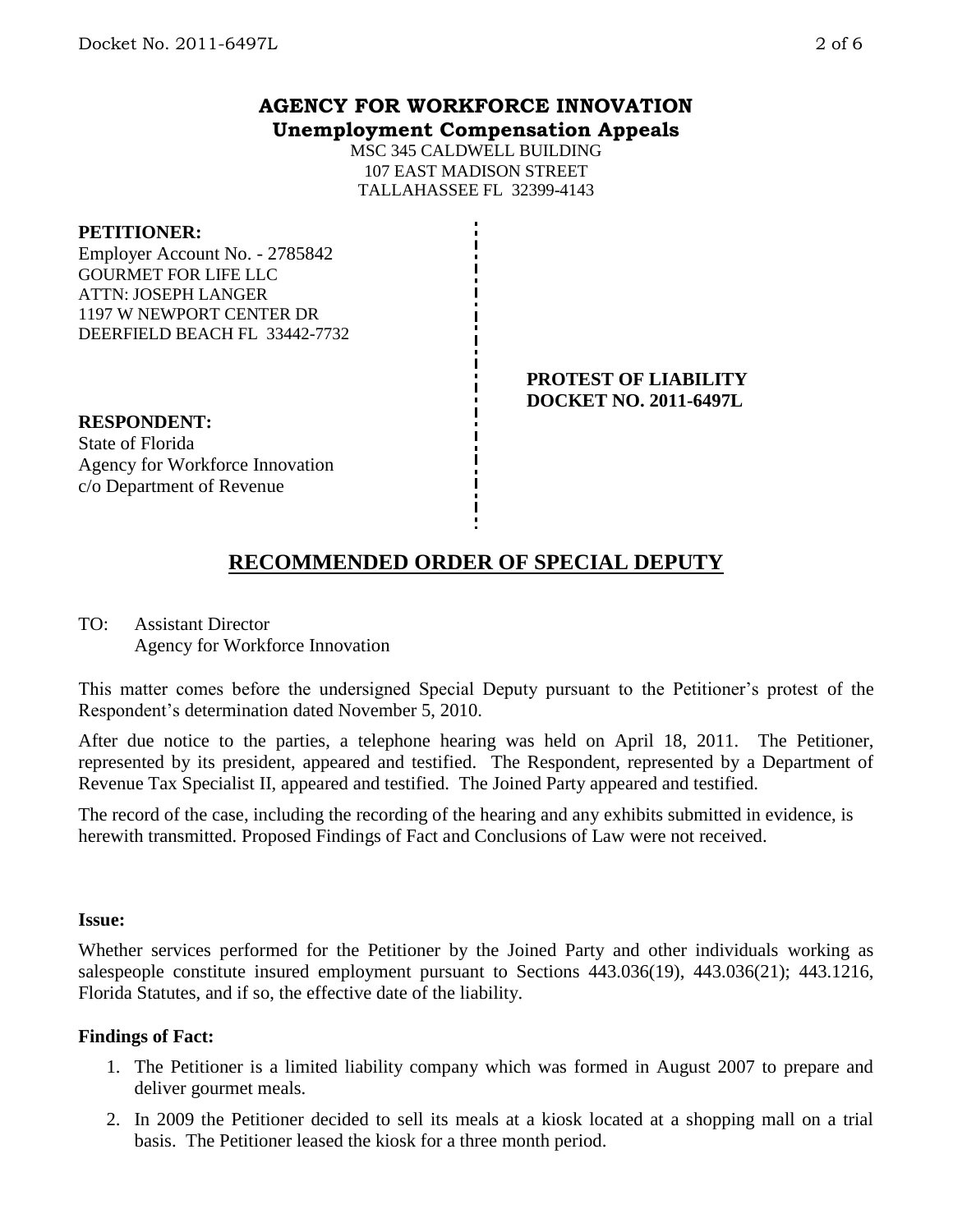- 3. The Joined Party was employed at another kiosk at the same shopping mall; however, he had been notified by his employer that the kiosk was closing. The Petitioner's president approached the Joined Party and offered the Joined Party a job selling the gourmet meals at the kiosk which the Petitioner had leased. The president informed the Joined Party that the rate of pay was \$8.00 per hour plus a commission on sales and that the job was for forty hours per week. The Joined Party needed a job and accepted the offer.
- 4. On May 5, 2009, the Petitioner and the Joined Party entered into a written *Agreement.* The *Agreement* specifies that the Joined Party is an independent contractor and that the Joined Party is personally responsible for his federal and state taxes and workers compensation. Although the Joined Party had never worked as an independent contractor and believed that he was hired to be an employee of the Petitioner, he signed the *Agreement* because he needed a job. The *Agreement*  was not for a specified period of time.
- 5. The *Agreement* prohibits the Joined Party from owning, managing, operating, providing consultation to or working as an independent contractor for any other business substantially similar to or competitive with the Petitioner while performing services for the Petitioner or during a period of three years after termination of the *Agreement* within a radius of 100 miles of the Petitioner's business location.
- 6. The Joined Party began work for the Petitioner on May 8, 2009, and was the first salesperson hired by the Petitioner.
- 7. The Petitioner provided limited training concerning the Petitioner's product. The training was limited because selling the Petitioner's product was not "rocket science" but was a simple task that did not require major instructions. The Petitioner provided the place of work and a computer. Nothing else was required to perform the work and the Joined Party did not have any expenses in connection with the work.
- 8. The Petitioner determined the sales prices of the Petitioner's meals and the Joined Party was not allowed to deviate from the Petitioner's price schedule without permission.
- 9. The Petitioner determined the Joined Party's work schedule. Generally, the Joined Party worked from 10 AM until 5 PM. The Joined Party was required to complete a *Weekly Time Sheet* listing both the starting and ending times of work for each day. During most weeks the Joined Party worked 52.5 hours.
- 10. Although the Joined Party's starting rate of pay was \$8.00 per hour, after approximately two or three weeks the Petitioner promoted the Joined Party to manager and increased the pay rate to \$10 per hour. As manager the Joined Party interviewed and hired other sales persons. Those individuals hired by the Joined Party were paid by the Petitioner for the work which they performed.
- 11. The Joined Party was paid by the Petitioner on a weekly basis. No taxes were withheld from the pay and the Petitioner did not provide any fringe benefits such as health insurance, or paid time off. Although the Petitioner paid the Joined Party a bonus or commission for each sale, the vast majority of the Joined Party's earnings were the result of the hourly pay. At the end of 2009 the Petitioner reported the Joined Party's earnings on Form 1099-MISC as nonemployee compensation.
- 12. From time to time the Petitioner's president would go to the kiosk to check on the Joined Party and the other salespeople. The purpose of the visits was to make sure that the salespeople were actively working and not goofing off. The president observed the Joined Party's sales techniques and told the Joined Party that he should be more aggressive and forceful and that he should go outside the kiosk and stop people who were walking by the kiosk.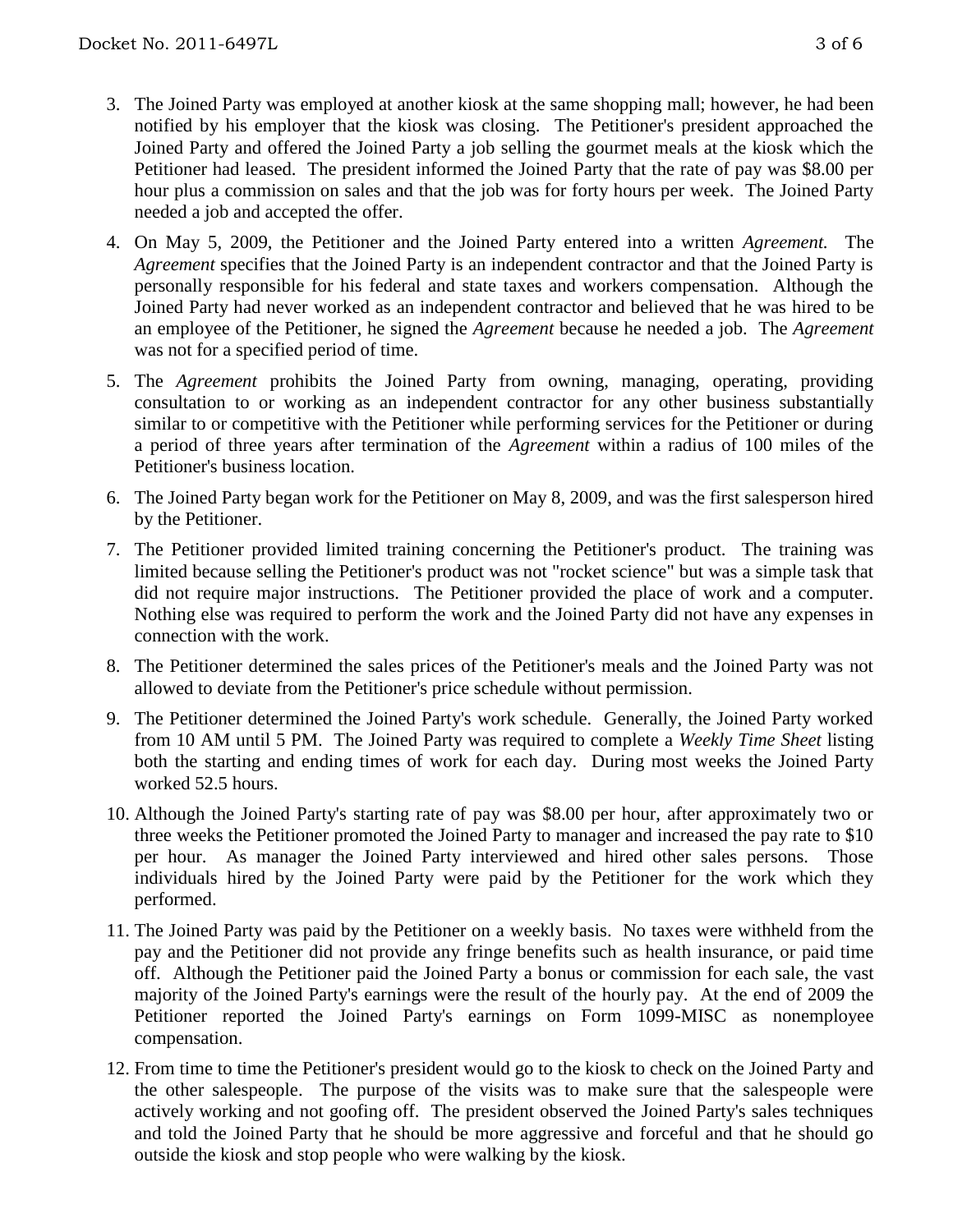13. Either party had the right to terminate the relationship at any time without incurring liability for breach of contract. The president gave the Joined Party notice that the kiosk was closing due to lack of sales on July 31, 2009.

#### **Conclusions of Law:**

- 14. The issue in this case, whether services performed for the Petitioner constitute employment subject to the Florida Unemployment Compensation Law, is governed by Chapter 443, Florida Statutes. Section 443.1216(1)(a)2., Florida Statutes, provides that employment subject to the chapter includes service performed by individuals under the usual common law rules applicable in determining an employer-employee relationship.
- 15. The Supreme Court of the United States held that the term "usual common law rules" is to be used in a generic sense to mean the "standards developed by the courts through the years of adjudication." United States v. W.M. Webb, Inc., 397 U.S. 179 (1970).
- 16. The Supreme Court of Florida adopted and approved the tests in 1 Restatement of Law, Agency 2d Section 220 (1958), for use to determine if an employment relationship exists. See Cantor v. Cochran, 184 So.2d 173 (Fla. 1966); Miami Herald Publishing Co. v. Kendall, 88 So.2d 276 (Fla. 1956); Magarian v. Southern Fruit Distributors, 1 So.2d 858 (Fla. 1941); see also Kane Furniture Corp. v. R. Miranda, 506 So.2d 1061 (Fla. 2d DCA 1987).
- 17. Restatement of Law is a publication, prepared under the auspices of the American Law Institute, which explains the meaning of the law with regard to various court rulings. The Restatement sets forth a nonexclusive list of factors that are to be considered when judging whether a relationship is an employment relationship or an independent contractor relationship.
- 18. 1 Restatement of Law, Agency 2d Section 220 (1958) provides:
	- (1) A servant is a person employed to perform services for another and who, in the performance of the services, is subject to the other's control or right of control.
	- (2) The following matters of fact, among others, are to be considered:
		- (a) the extent of control which, by the agreement, the business may exercise over the details of the work;
		- (b) whether or not the one employed is engaged in a distinct occupation or business;
		- (c) the kind of occupation, with reference to whether, in the locality, the work is usually done under the direction of the employer or by a specialist without supervision;
		- (d) the skill required in the particular occupation;
		- (e) whether the employer or the worker supplies the instrumentalities, tools, and the place of work for the person doing the work;
		- (f) the length of time for which the person is employed;
		- (g) the method of payment, whether by the time or by the job;
		- (h) whether or not the work is a part of the regular business of the employer;
		- (i) whether or not the parties believe they are creating the relation of master and servant;
		- (j) whether the principal is or is not in business.
- 19. Comments in the Restatement explain that the word "servant" does not exclusively connote manual labor, and the word "employee" has largely replaced "servant" in statutes dealing with various aspects of the working relationship between two parties.
- 20. In Department of Health and Rehabilitative Services v. Department of Labor & Employment Security, 472 So.2d 1284 (Fla. 1<sup>st</sup> DCA 1985) the court confirmed that the factors listed in the Restatement are the proper factors to be considered in determining whether an employer-employee relationship exists. However, in citing La Grande v. B&L Services, Inc., 432 So.2d 1364, 1366 (Fla.  $1<sup>st</sup>$  DCA 1983), the court acknowledged that the question of whether a person is properly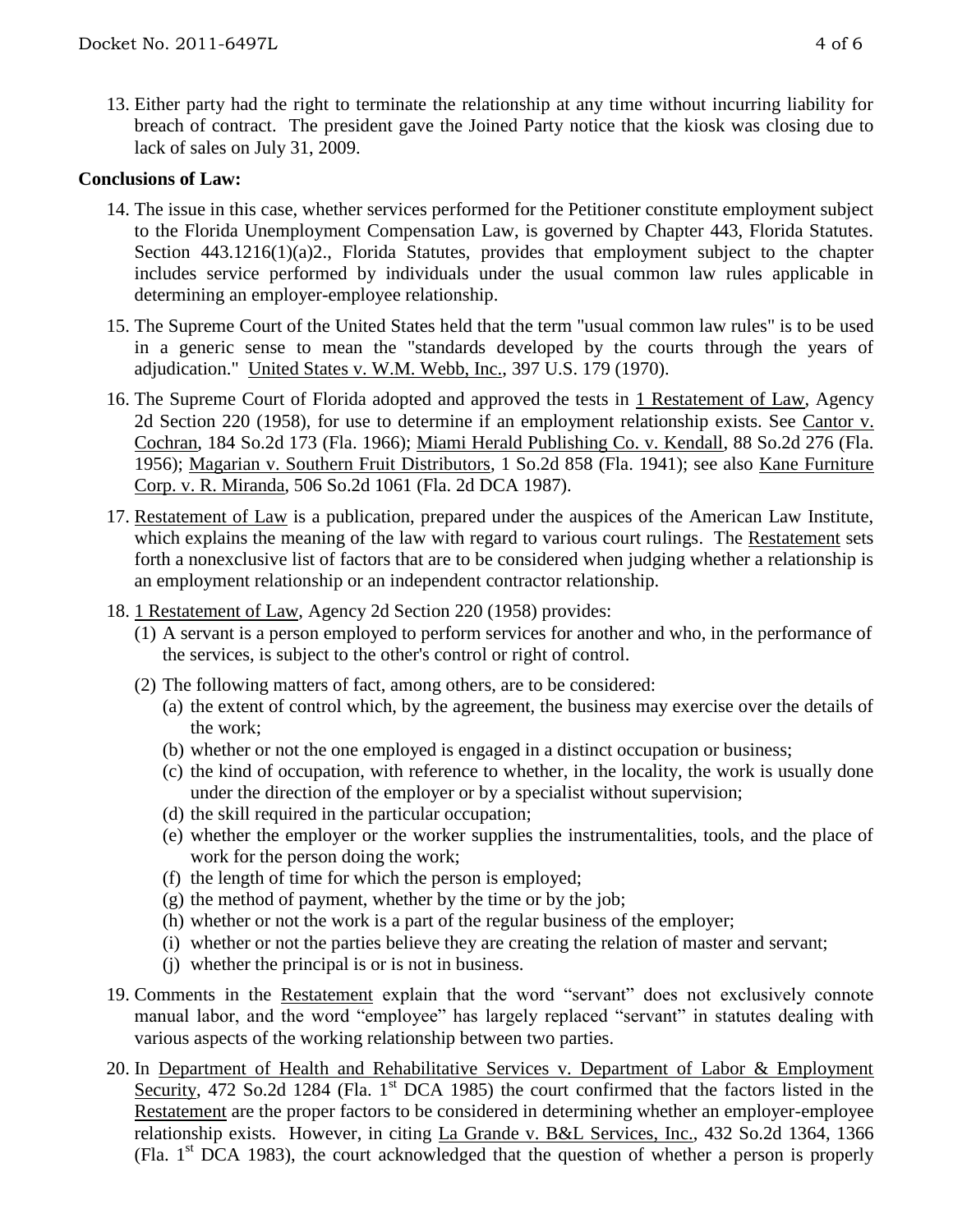- 21. The Petitioner's business is the preparation, sale, and delivery of meals to the Petitioner's customers. The work performed by the Joined Party was the sale of the Petitioner's meals. The work performed by the Joined Party was not separate and distinct from the Petitioner's business but was a necessary and integral part of the Petitioner's business. The Petitioner provided everything that was needed to perform the work and determined the prices that were to be charged to the Petitioner's customers. The Joined Party did not have any investment in a business and did not have any expenses in connection with the work.
- 22. The *Agreement* states that the Joined Party is an independent contractor. A statement in an agreement that the existing relationship is that of independent contractor is not dispositive of the issue. Lee v. American Family Assurance Co. 431 So.2d 249, 250 (Fla.  $1<sup>st</sup>$  DCA 1983). The Florida Supreme Court commented in Justice v. Belford Trucking Company, Inc., 272 So.2d 131 (Fla. 1972), "while the obvious purpose to be accomplished by this document was to evince an independent contractor status, such status depends not on the statements of the parties but upon all the circumstances of their dealings with each other."
- 23. The work performed for the Petitioner by the Joined Party was simple and did not require any major instruction or training. The greater the skill or special knowledge required to perform the work, the more likely the relationship will be found to be one of independent contractor. Florida Gulf Coast Symphony v. Florida Department of Labor & Employment Sec., 386 So.2d 259 (Fla. 2d DCA 1980)
- 24. The significant portion of the Joined Party's remuneration was based on time worked rather than on production or by the job. The fact that the Petitioner chose not to withhold payroll taxes from the pay does not, standing alone, establish an independent contractor relationship. Section 443.1217(1), Florida Statutes, provides that the wages subject to the Unemployment Compensation Law include all remuneration for employment including commissions, bonuses, back pay awards, and the cash value of all remuneration in any medium other than cash.
- 25. The Petitioner hired the Joined Party to work at the kiosk leased by the Petitioner for an unspecified period of time. Unfortunately, the kiosk sales did not prove to be profitable for the Petitioner after three months and the Petitioner closed the kiosk. Either party had the right to terminate the relationship at any time without incurring a penalty for breach of contract. In Cantor v. Cochran, 184 So.2d 173 (Fla. 1966), the court in quoting 1 Larson, Workmens' Compensation Law, Section 44.35 stated: "The power to fire is the power to control. The absolute right to terminate the relationship without liability is not consistent with the concept of independent contractor, under which the contractor should have the legal right to complete the project contracted for and to treat any attempt to prevent completion as a breach of contract."
- 26. Although the work performed by the Joined Party did not require direct supervision, the Petitioner checked on the Joined Party while the Joined Party was working to make sure that the Joined Party was actively working and not goofing off. The Petitioner provided instructions to the Joined Party concerning how he was to approach shoppers in the vicinity of the kiosk. The Petitioner determined what work was to be performed, when it was to be performed, and how it was to be performed. The Petitioner determined the rate of pay and controlled the product sales prices. The Petitioner controlled the financial aspects of the relationship.
- 27. In Adams v. Department of Labor and Employment Security, 458 So.2d 1161 (Fla. 1st DCA 1984), the Court held that if the person serving is merely subject to the control of the person being served as to the results to be obtained, he is an independent contractor. If the person serving is subject to the control of the person being served as to the means to be used, he is not an independent contractor. It is the right of control, not actual control or interference with the work